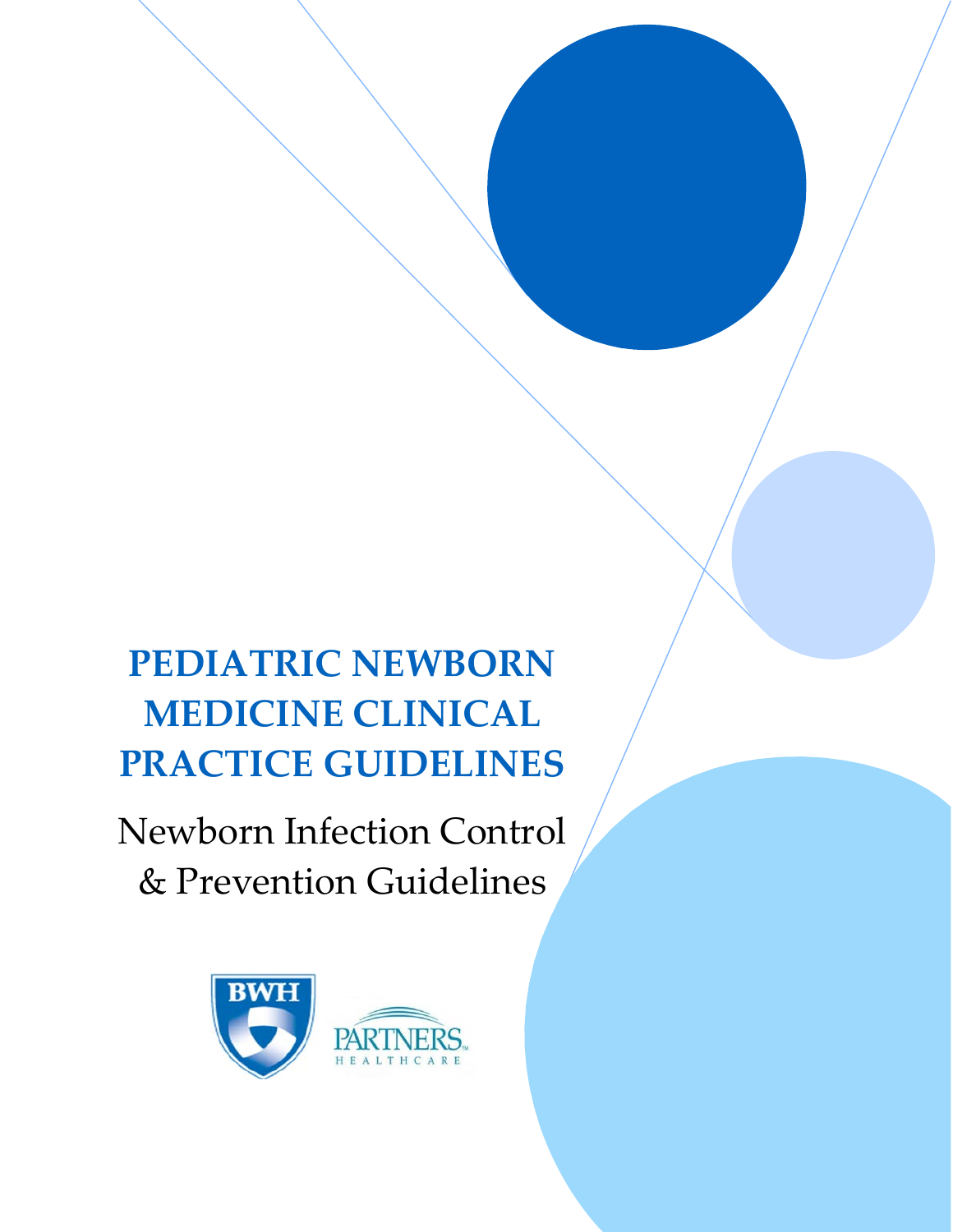

| <b>Clinical Guideline Name</b> | Newborn Infection Control & Prevention Guidelines                     |
|--------------------------------|-----------------------------------------------------------------------|
|                                |                                                                       |
| <b>CWN Clinical Practice</b>   |                                                                       |
| <b>Manual Policy Number</b>    |                                                                       |
|                                |                                                                       |
| <b>Implementation Date</b>     | 7/27/2015                                                             |
|                                |                                                                       |
| <b>Due for CPC Review</b>      | August 2016                                                           |
|                                |                                                                       |
| <b>Contact Person</b>          | Nneka I. Nzegwu, DO                                                   |
|                                |                                                                       |
| <b>Approved By</b>             | Newborn Infection Control & Prevention 3/15, 12/16                    |
|                                | BWH Infection Control Department 1/04, 9/09, 1/13, 8/15, 12/16, 12/17 |
|                                | Dept of Pediatric Newborn Medicine Clinical Practice Council 8/16     |
|                                | <b>MSEC</b>                                                           |
|                                | CWN SPP                                                               |
|                                |                                                                       |
|                                | SPP Steering                                                          |
|                                | Nurse Executive Board/CNO                                             |
|                                |                                                                       |

# **Table of Contents**

| A. MRSA Guidelines for Single and Multiple Births in the NICU |
|---------------------------------------------------------------|

- B. Screening Questions for Illness
- C. Sibling Questionnaire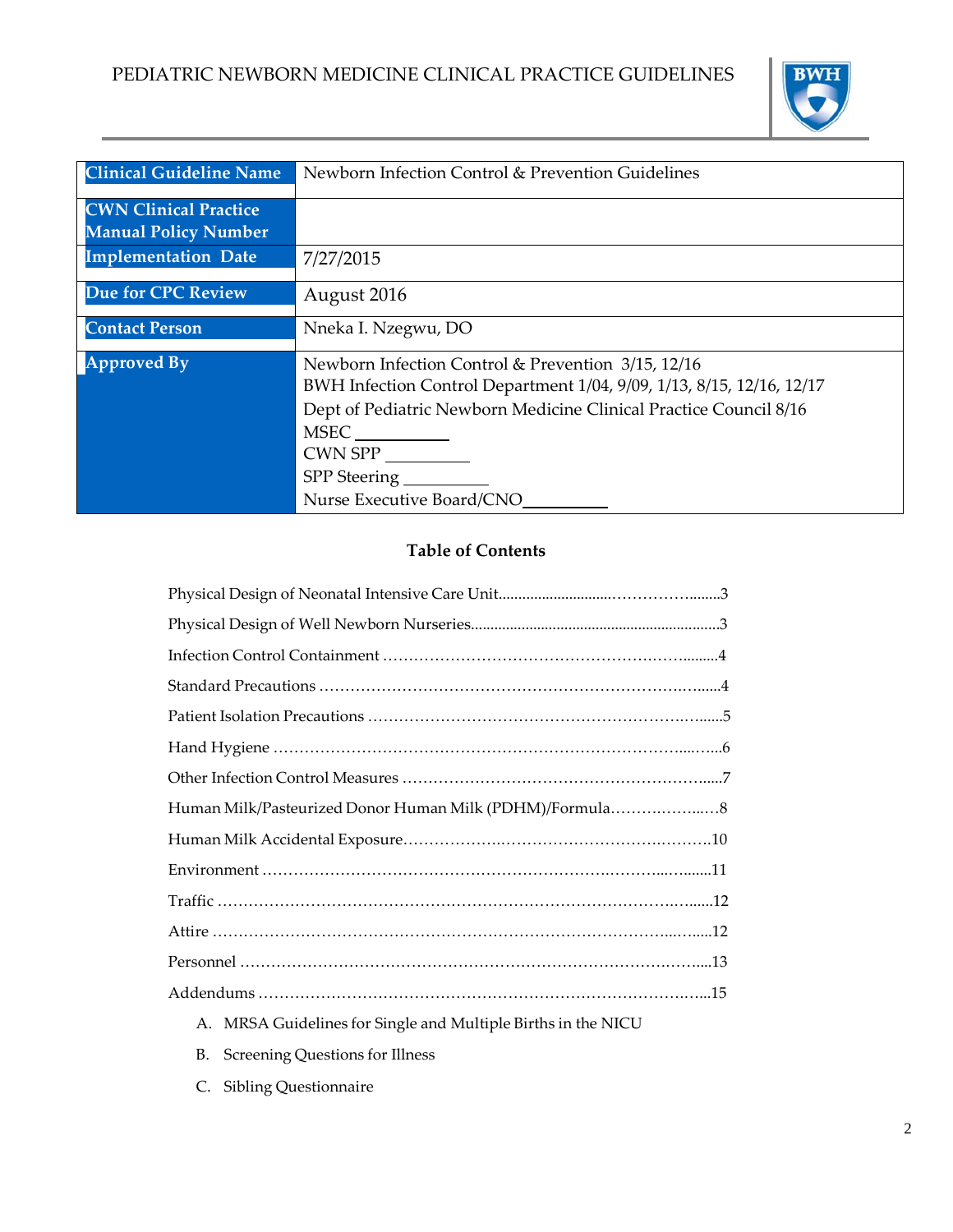

#### **I. PHYSICAL DESIGN OF NEONATAL INTENSIVE CARE UNIT (NICU)**

The NICU is a 66-bed unit divided into 5 neighborhoods encompassing all patient care areas. There is also a Triage area and 2 isolation rooms located within the intensive care areas. There are 30 single private rooms, 18 twin private rooms and 18 larger rooms for infants in the Growth and Development Unit.

Each room has a sink and each isolation room has 2 sinks, one inside and outside the patient care area. Hospital approved hand antiseptic solution is in a container and above each sink. Hospital approved hand lotion and Chlorhexidine (CHG) scrub is available at each hand washing sink. Alcohol-based hand rub pump dispensers are located at each sink and outside each patient room.

Sterile and clean supplies are contained in a clean, locked storage room in the NICU. Additional storage space for sterile and clean respiratory equipment is kept in the neonatal respiratory supply area. Clean NICU equipment such as: isolettes, cribs, warming beds, phototherapy units, and scales are kept in the equipment storage room located in the NICU. Clean IV infusion pumps are stored in the neighborhood storage areas. Formulas are boxed and stored on shelves in the neighborhood supply areas and milk room. Low frequency use equipment such as blood warmers are kept wrapped in plastic when not in use.

A neonatal blood gas laboratory is located centrally between Neighborhoods 1 and 3.

There are NICU equipment storage rooms located in CWN 6141 and on L2 in the Tower building.

#### **II. PHYSICAL DESIGN OF WELL NEWBORN NURSERIES (CWN 9 and 10)**

The well newborn care nurseries are located on CWN 9 and 10. There is one sink in each nursery. Foot pedals regulate water flow. Hospital approved hand scrub solution is in a container and above each sink. Alcohol‐based hand rub dispensers are at each sink and at other patient care areas within each nursery. Disinfecting wipes and protective gloves are also located in the nurseries for environmental surface cleaning. An additional hand washing sink is located outside each nursery. Each postpartum room is also equipped with a hand washing sink and protective gloves as well as alcohol-based hand rub dispensers both immediately outside and within the room.

Sterile and clean supplies are contained in a clean, locked storage rooms on the postpartum floors. Clean nursery equipment such as: phototherapy units are kept in storage areas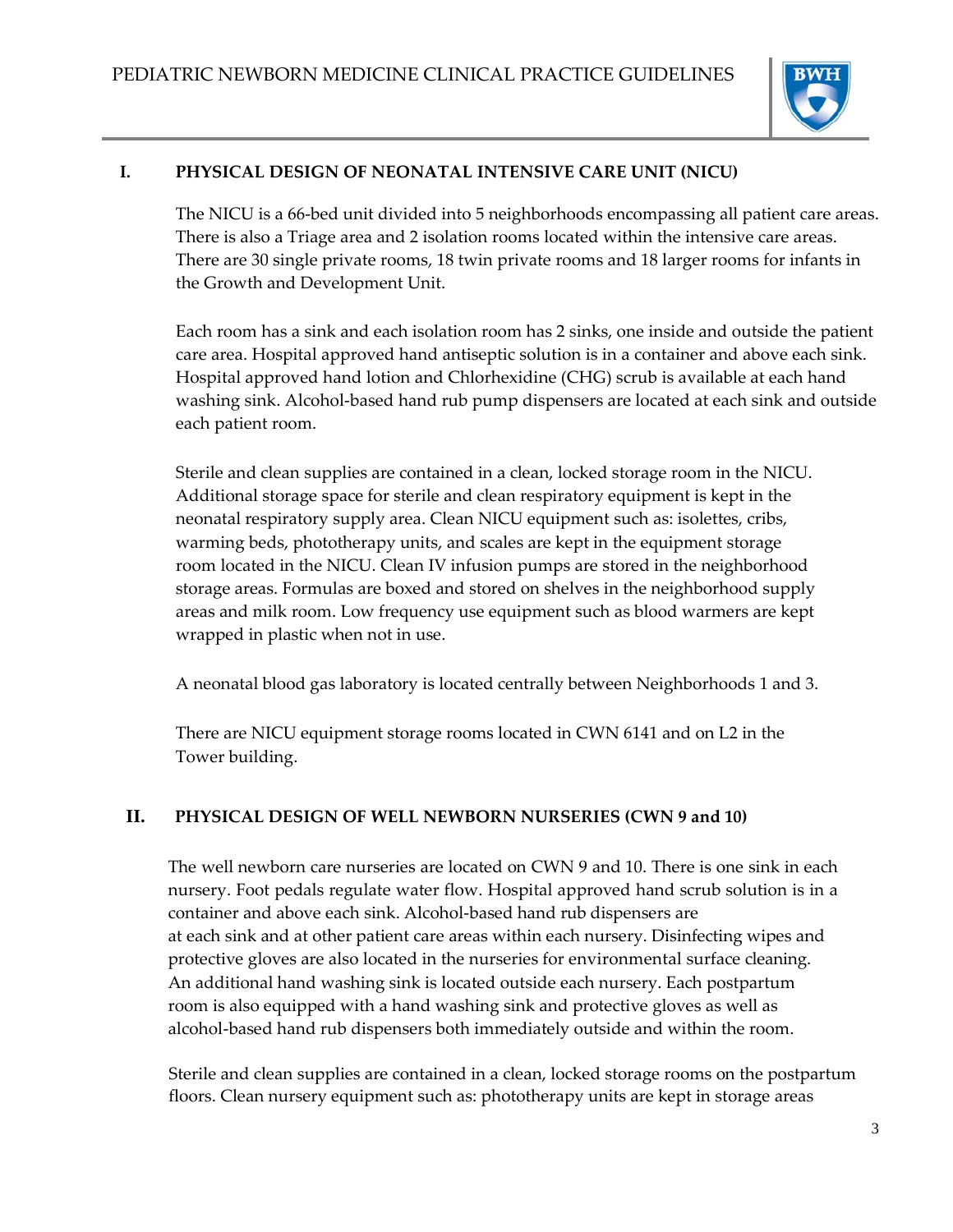

adjacent to the nurseries. Formulas are boxed and stored on shelves in thenurseries. Circumcisions are performed in a dedicated room on CWN 9 next to the newborn nursery. The room is equipped with one sink with foot pedals to regulate water flow. Hospital approved hand scrub solution is in a container and above the sink. Instruments are pre‐cleaned with an enzymatic solution and sent daily for sterilization on CWN 5.

#### INFECTION CONTAINMENT

Infants admitted to or transferred to the NICU or well‐baby nurseries from another unit with known or suspected infections are placed on isolation precautions in accordance with the Brigham and Women's Hospital Infection Control Department Manual of Precautions found on the **BWH Infection Control Intranet Site**.

Weekly methicillin‐resistant *Staphylococcus aureus* (MRSA) swabs of the nasal and perianal regions are obtained and monitored over the course of the infant's hospitalization. We do not routinely test for vancomycin‐resistant enterococci (VRE) in our neonatal population as we have low rates of VRE.

There are two "*key switchable*" isolation rooms (negative airflow) located in Neighborhoods 1 and 2 (6129 and 6093, respectively). These rooms accommodate infants on airborne precautions.

#### **A. STANDARD PRECAUTIONS**

All blood, tissue and bodily fluids, are considered potential sources of infection; therefore, staff should utilize the appropriate personal protective equipment (PPE) when performing patient care activities and procedures. PPE consists of gloves (sterile if indicated), contact precaution gowns, and face protection (face mask/shield or glasses).

- 1. Gloves are worn for all contact with blood and other bodily fluids.
- 2. Face protection (face shield or goggles plus mask) is available and is worn for procedures which may generate splashes or sprays of blood or other bodily fluids (e.g. non-inline suctioning, chest tube insertion).
- 3. Fluid‐resistant gowns are worn when contamination of clothing with bodily fluids may occur.

#### B. **PATIENT ISOLATION PRECAUTIONS**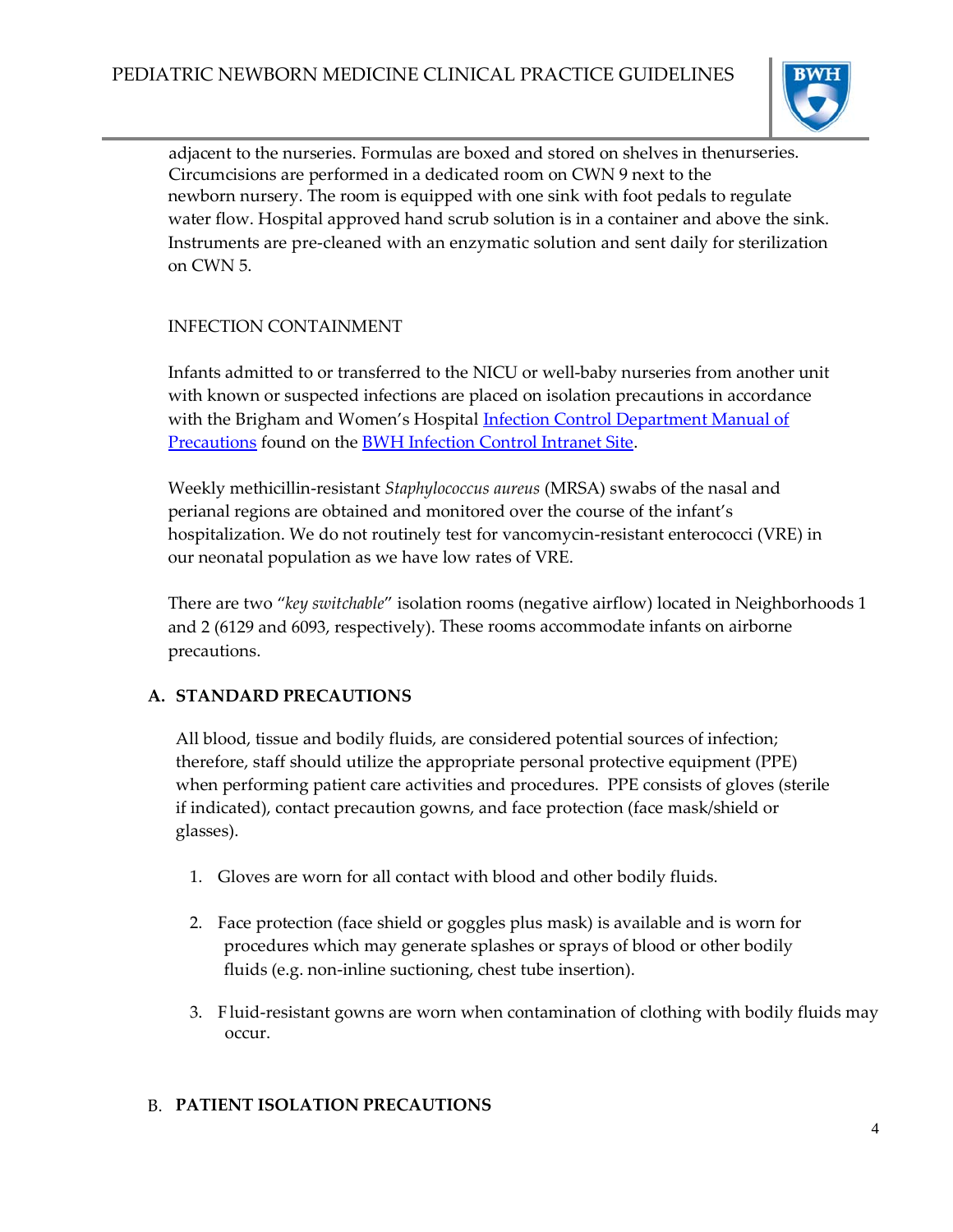

In addition to Standard Precautions, some infections and disease conditions require additional measures (**Contact, Airborne, Droplet, and Contact Plus Precautions**) to prevent transmission of microorganisms. For well newborn nursery refer toWNH I.7 Infection Control for the Well Baby Nurseries (WBN). Some examples of specific precautions are:

- 1. **Contact Precautions:**  Infants colonized or infected with MRSA, VRE or neonatal herpes simplex are cared for in a private room or isolation room. The infant may be cared for in the well newborn nursery, IF:
	- a) Infant is in an isolette, and

b) Contact Precautions sign is affixed to the isolette, and

c) Contact precaution cover gowns, gloves and trash receptacles should be located outside the patient room.

d) Alcohol-based hand rub (e.g. Purell) is available in the patient care area, and e) Isolette is spaced as far away as possible from other cribs or isolettes.

*Note:* For cases of Necrotizing Enterocolitis (NEC), place infants with signs and symptoms of NEC (i.e. bloody stool or pneumatosis on x‐ray) on contact precautions. Notify Infection Control practitioner about case. Continue contact precautions until infant complete treatment and resolution of symptoms. Consider sending testing for Rotavirus, Enterovirus, Norovirus and Adenovirus.

*Note:* Contact the Newborn Infection Control & Prevention team or the oncall Infection Preventionist (617‐732‐6785 or pager 11482) for guidance on isolation of infants requiring Contact Precautions (Contact Precautions Policy).

Infants with MRSA or VRE should be cared for in an isolation room. See MRSA Protocol (Addendum A).

2. **Airborne Precautions:** Neonates exposed to varicella zoster or neonates with signs or symptoms of congenital tuberculosis (TB) must be cared for in a negative air pressure room. Once suspected, immediately contact Engineering to "key switch" the room to negative pressure and smoke test the room to ensure appropriate airflow. Notify the Newborn Infection Control & Prevention team and the Infection Control (617‐732‐6785 or pager 11482) for guidance on isolation of infants requiring Airborne Precautions (Airborne Precautions Policy).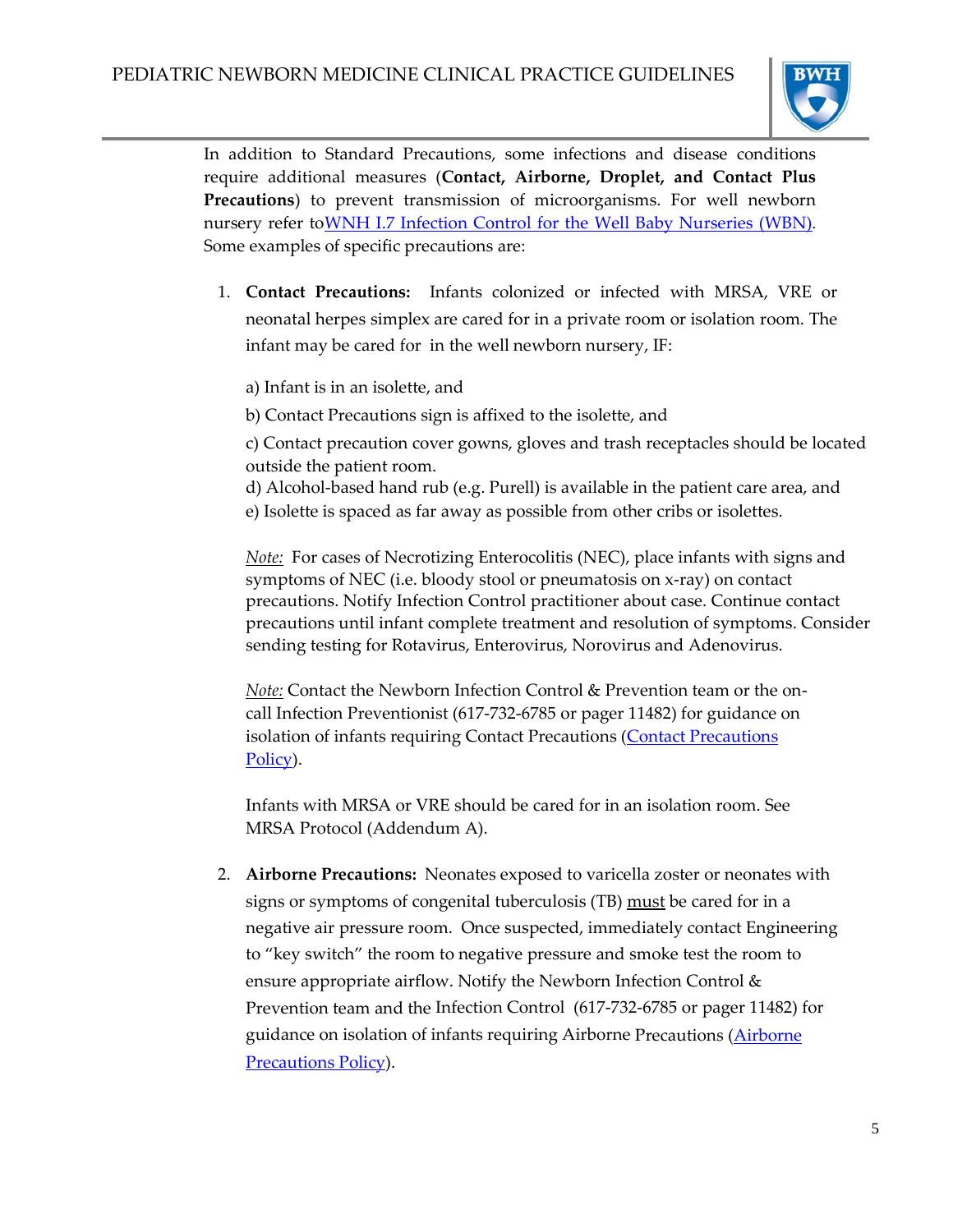

When caring for a NICU patient on Airborne Precautions (e.g., caring for an infant with TB or varicella zoster), all staff are required to wear a respirator. Staff who have been medically cleared by Occupational Health Services (OHS), and have been fit tested within the past year may wear an N‐95 respirator. Those who have not been fit tested must wear a powered air purifying respirator (PAPR) which is available from Central Transport Dispatch, ext. 27114 or pager 11826. Environmental Affairs may also be contacted to determine if just‐in‐time fit testing can be arranged (pager 15000).

3. **Droplet Precautions:** Neonates with influenza should be cared for in a private room or isolation room. This includes neonates with mothers on droplet precautions for influenza and infants with suspected influenza infection (Droplet Precautions Policy).

#### If not possible:

a) Place infants in an isolette at least 3 feet away from other babies in NICU area, and

- b) Affix Droplet Precautions sign to the isolette, and
- c) Ensure that surgical masks are available near the isolette, and
- d) Ensure that alcohol‐based waterless hand gel is available near the isolette
- 4. **Contact Precautions Plus:** Neonates with Enterovirus or Norovirus should be cared for in a private room or isolation room and placed on Contact Precautions Plus. Environmental Services should be informed that Contact Precautions Plus is in effect when an infant is discharged from the private room. After the infant is discharged from the room, the room, crib or isolette should be cleaned and disinfected with a bleach based disinfectant. The Contact Precautions Plus sign must remain on the isolette or crib when it is sent for cleaning.

(N.B. Enterovirus requires Droplet Precautions in addition to Contact Precautions Plus) Contact Precautions Plus: Infection Control Fact Sheet

If placement in a private room or isolation room is not possible:

- a) Place the infant in an isolette
- b) Affix a Contact Precautions Plus sign to the isolette

c) Place the isolette near a hand washing sink and at least 3 feet away from other isolettes

#### **C. HAND HYGIENE** 1.8.5 Hand Hygiene Policy

1. Good hand hygiene practice is the single most effective measure to prevent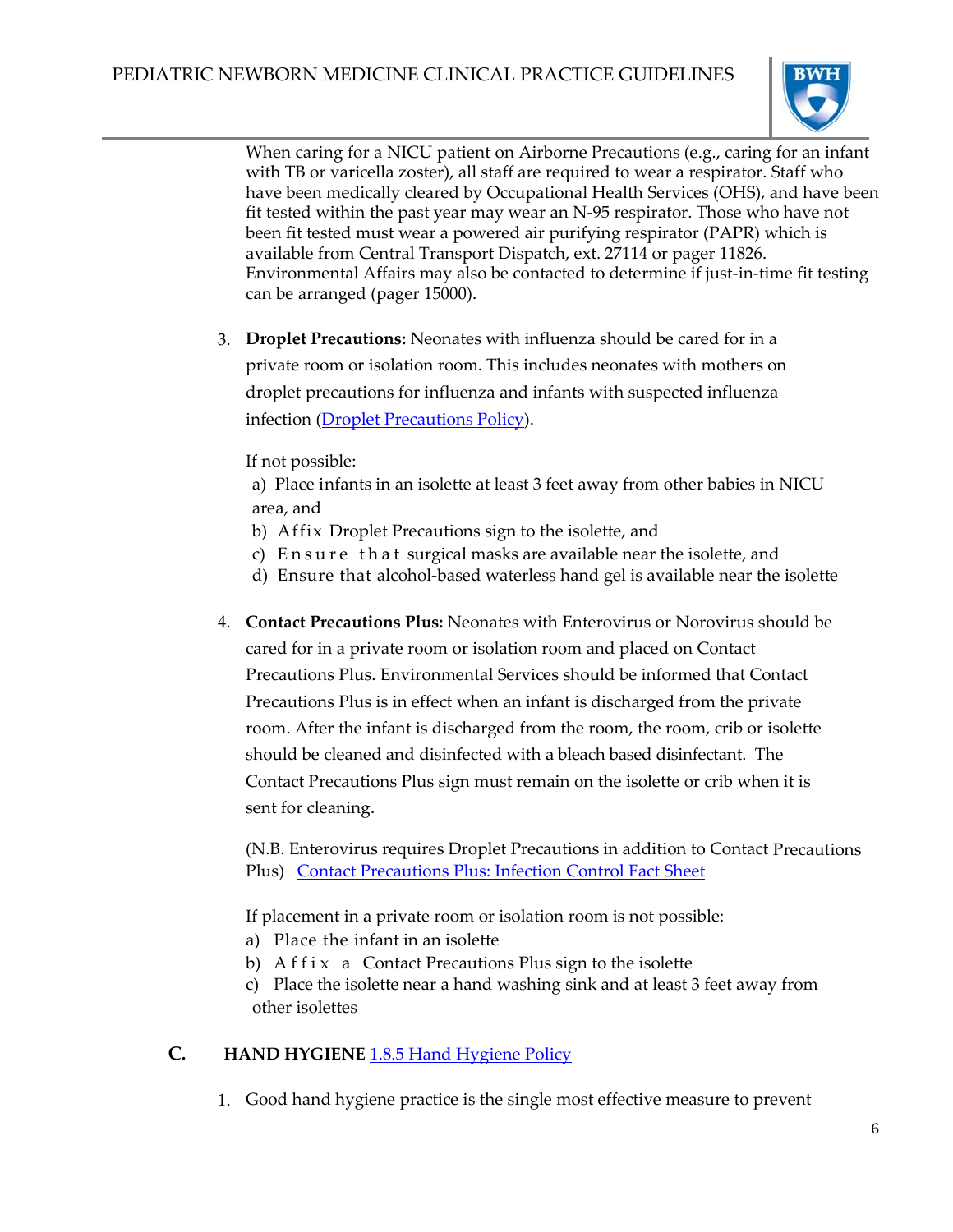

healthcare- associated infections and the transmission of microorganisms.

2. Hands must be cleaned with an alcohol‐based hand rub or soap and water before and after each patient contact, before donning gloves and other PPE, before performing procedures, after touching contaminated objects or surfaces, and after removing gloves and other PPE.

Soap and water must be used for hand washing when hands are contaminated with blood, other bodily fluids or dirt. After caring for patients with infections such as Norovirus or C. difficile, hand washing with soap and water is required because alcohol‐based hand rub is not effective.

- 3. Prior to the initial hand scrub, all jewelry below the elbow should be removed. All NICU staff with direct patient contact will perform an initial hand scrub at the beginning of their shift. A 3‐minute scrub with 4% CHG includes use of a nail pick to remove dirt under the nails, vigorous scrubbing of the hands, and arms to the elbows especially the fingers and interdigital areas. Rinse hands and arms past the elbows and dry with a paper towel. A hand scrub with 4% CHG should be done prior to any sterile procedure (ex. placing a central line).
- 4. Alternatively, hand washing agents are made available to individual employees through a controlled process (i.e. OHS) if allergy other dermatological conditions do not permit the use of standard alcohol‐based hand rub (e.g. Purell) or 4% CHG hand scrubs.
- 5. Staff must keep nails clean and short and adhere to the BWH Fingernail Policy (1.8.4 Fingernail Policy)

#### **D. OTHER INFECTION CONTROL MEASURES**

1. Gloves should be worn whenever encountering any bodily fluids (e.g. stool, urine or blood). Handle soiled diapers as little as possible and discard these into the trash receptacle as soon as possible. If a soiled diaper is placed on top of the isolette, a barrier such as a clean diaper, cloth or paper towel should be placed between the diaper and the isolette to decrease environmental contamination. If placed inside the isolette, the soiled diaper should be kept at the foot of the bed, away from respiratory support equipment and umbilical or intravenous access lines. After discarding a soiled diaper, remove gloves and wash hands with soap and water.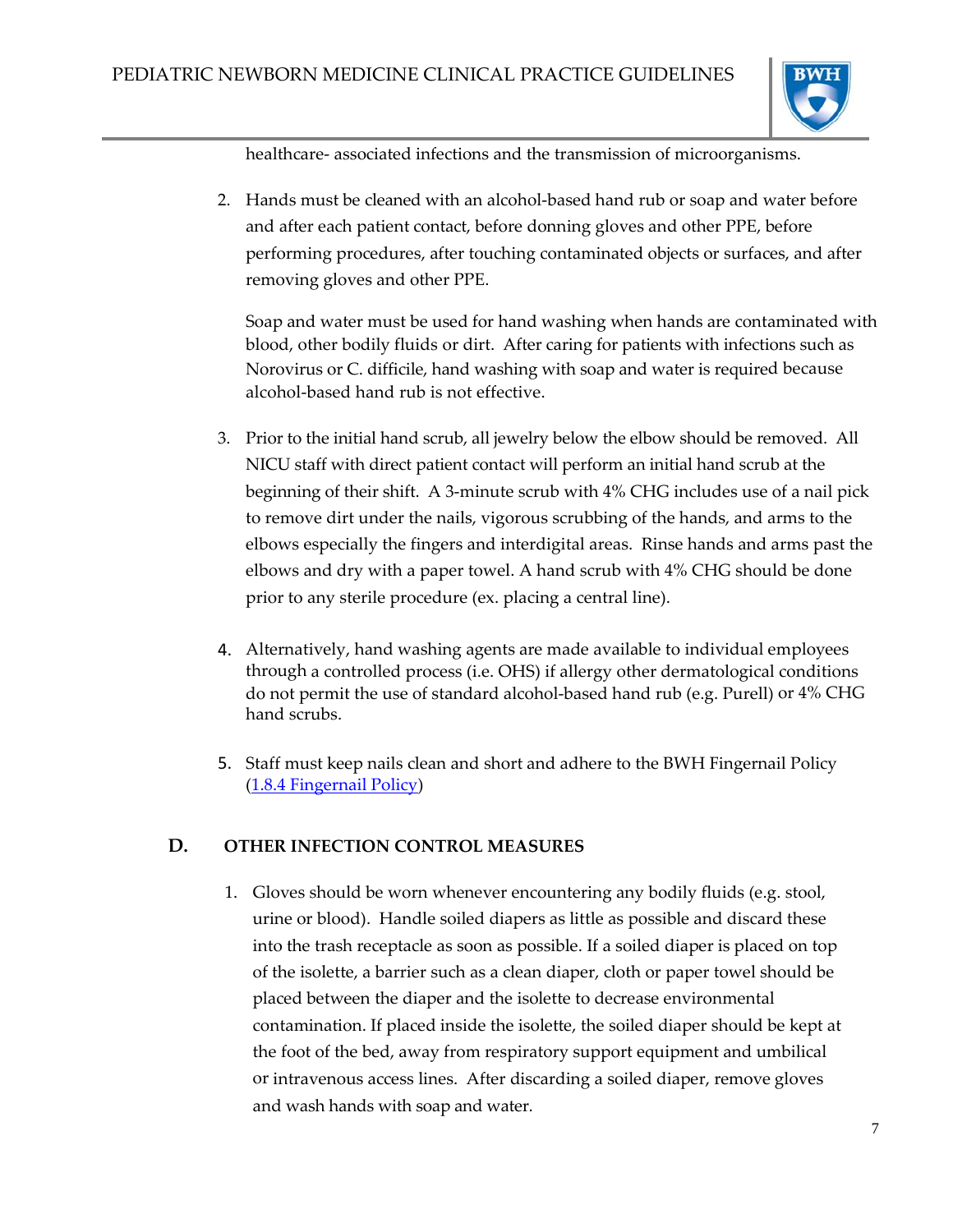

- 2. Restrain hair in a manner that prevents any contact with the infant.
- 3. During patient care, rings, bracelets, watches, or any other jewelry below the elbows should be removed.
- 4. Do not eat, drink, or store food or beverages within patient care areas in the NICU or well newborn nurseries. Covered drinks for staff are permitted outside the patient room at the workstations.
- 5. Provide a dedicated stethoscope for each infant in the NICU and well newborn nurseries on infection control precautions. Clean these dedicated stethoscopes at the start of each shift and after patient discharge with disinfecting wipes. After contact with infants in the well newborn nurseries who are not on isolation precautions, disinfect stethoscopes with germicidal or alcohol wipes between each patient examined.
- 6. Dispose o f sharps and needles per hospital policy after use. Do not reuse sharps and needles. Use sharps with engineered safety devices whenever possible. Activate safety features of needles prior to disposing into a puncture‐resistant needle box. Use of non‐safety sharps requires completing a waiver from DPH per BWH protocol.
- 7. Dispose of single use items per hospital policy after use. Do not reuse.
- 8. Place medical waste, including items contaminated with blood or bodily fluids, in appropriate containers (refer to the BWH Exposure Control Plan and BWH Safe Work Practices).
- 9. Place used linen in soiled linen bags and process per hospital policy.
- 10. Specific instructions for cleaning and changing of respiratory equipment can be found in Neonatal Respiratory manual for policies and procedures (Newborn Respiratory Care Policy and Procedure Manual).

#### **III. HUMAN MILK/ PASTEURIZED DONOR HUMAN MILK (PDHM)/INFANT FORMULA** WNH H.6 Human Milk Administration WNH H.4 Use & Storage of Pasteurized Donor Human Milk (PDHM)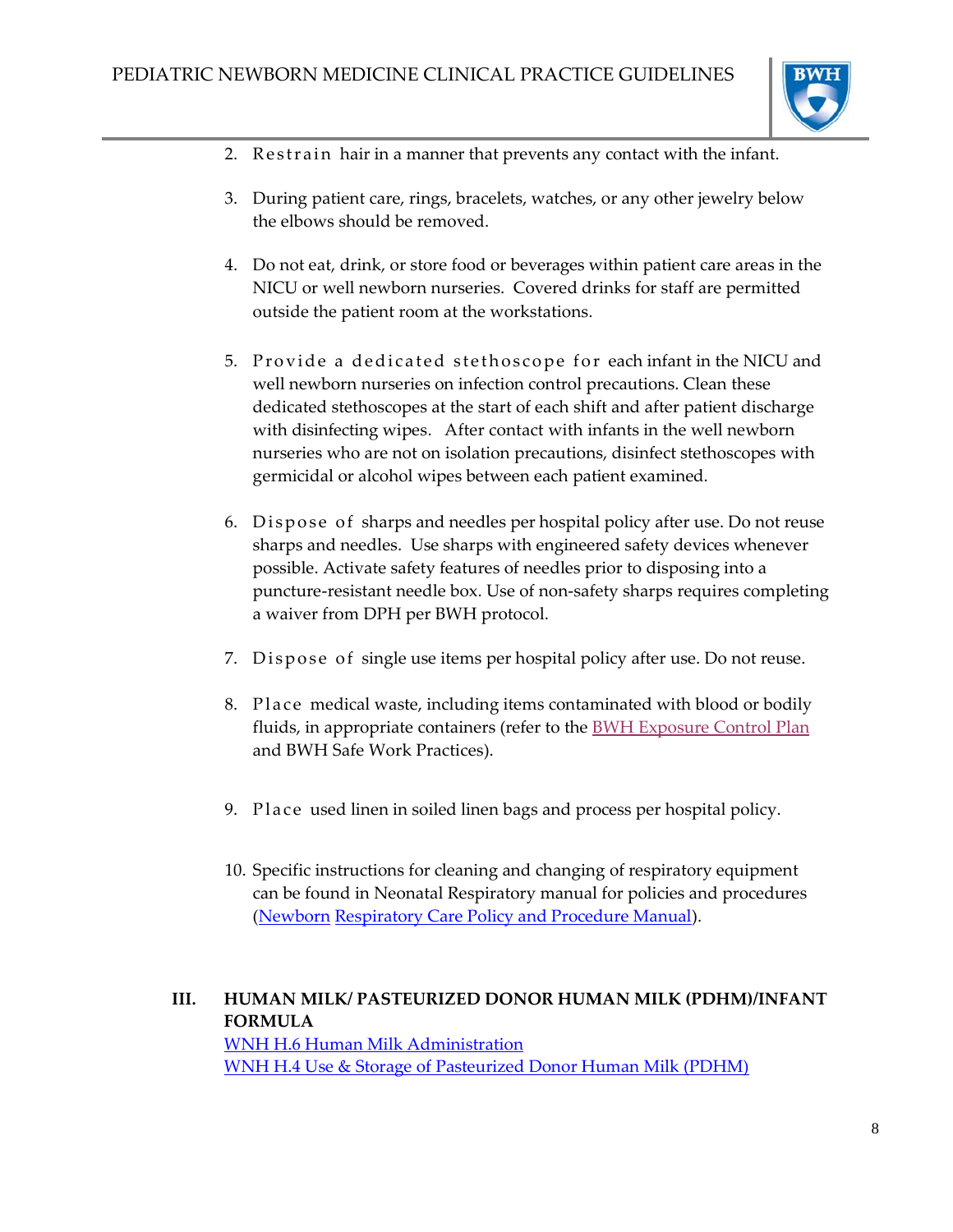

1. Breastfed infants are fed their own mother's expressed milk when it is available.

Human milk is stored aseptically in clean plastic containers. These containers are labeled with the infant's name, medical record number, and the date and time the breast milk was pumped. Labeling of mother's own milk is confirmed by the receiving bedside nurse and the infant's parent (or designee) when the milk is delivered to the NICU. The baby's nurse is responsible for checking name, medical record number, date and time on the label per nursing policy prior to each infant feeding and scanning the milk into EPIC. Any milk that is not properly labeled must be discarded.

- 2. Breastfed infants are also offered PDHM that is purchased from a commercial milk bank, if indicated. Infants less than 30 weeks and/or 1500 grams qualify to receive PDHM once consent is obtained from the parents. PDHM is used to supplement mother's milk until within 48 hours of attaining full enteral feeding volume. PDHM is weaned per unit policy. All other infants are offered PDHM up to the first 5 days of life as a bridge until maternal human milk is available.
- 3. Fresh human milk can be refrigerated for up to 96 hours before discarding. It is acceptable to use freshly pumped human milk, if not refrigerated, up to 4 hours from pumping and at room temperature.
- 4. Thawed human or donor milk and fortified human or donor milk can be refrigerated for 24 hours before discarding. Any milk or infant formula may be stored in the personal refrigerator in the patient's room in accordance with unit policy.
- 5. Human milk and PDHM catestored in a medical grade freezer for 12 months or a commercial freezer with a separate storage compartment for up to 3 months.
- 6. While being used to feed an infant, human milk/PDHM/infant formula may remain at room temperature for one hour during bottle feedings and up to four hours for continuous feedings.
- 7. Human milk/PDHM/infant formula feedings are warmed using the Penguin™ feeding warmer to achieve optimum temperature and maintain cleanliness. The infant's feeding is placed inside a Penguin $TM$ feeding warmer pouch. The feeding warmer pouch is labeled for each individual patient and with the date and time prior to placement in the Penguin™ feeding warmer. The feeding warmer pouch is changed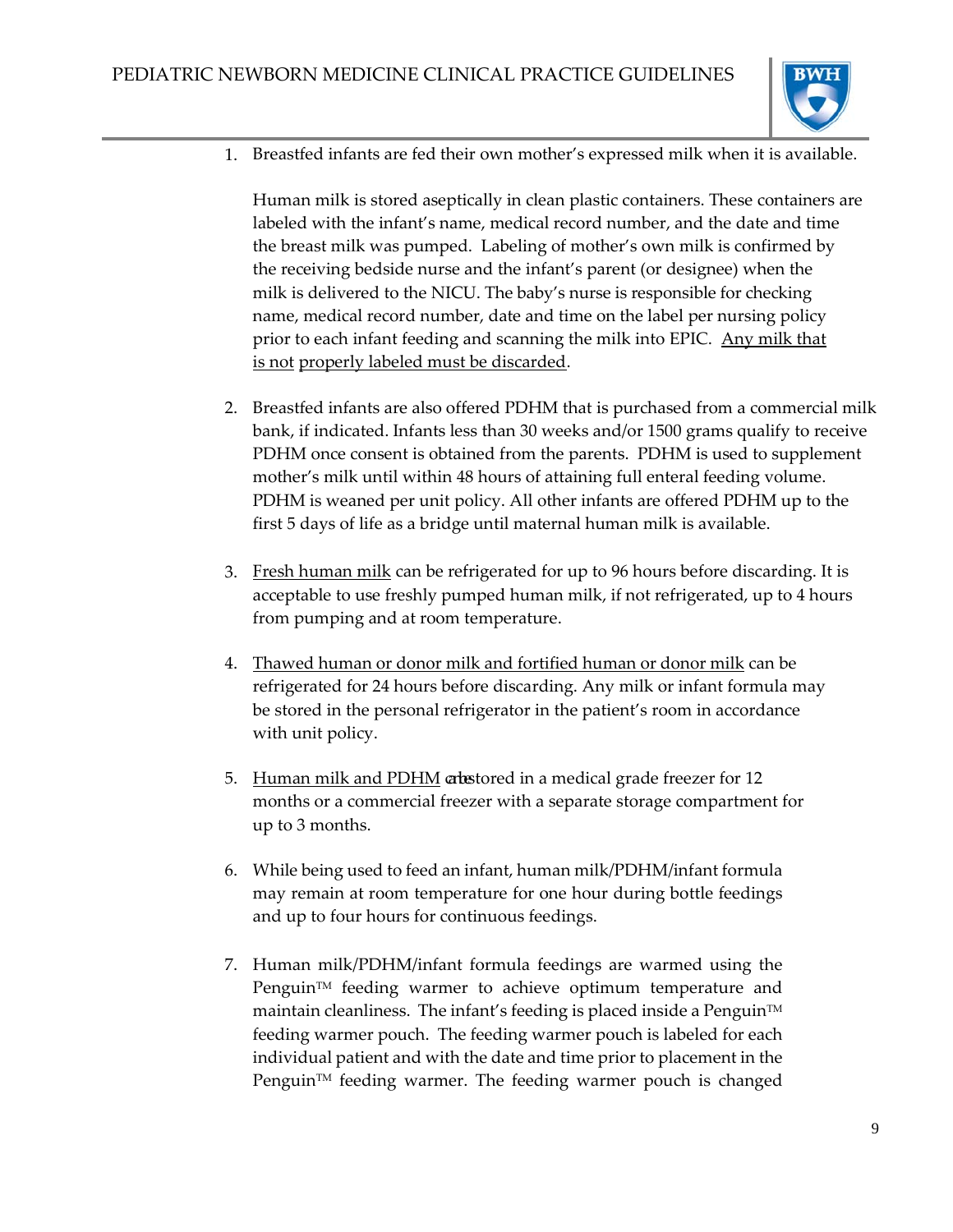

every 12 hours per manufacturer instructions. Feeding warmers are located next to each infant's bedside.

- 8. Infant Formula Room recipes eliminate the use of powdered infant formula when possible. Ready‐to‐use and concentrated liquid infant formulas are commercially sterile products and used when available and nutritionally appropriate.
- 9. Amino‐acid based and metabolic formulas are not available as commercially sterile liquid products. Triglycerides (MCT oil) and liquid protein are added using a clean syringe to measure the appropriate amount before adding to formula. MCT oil should be discarded per the expiration on the bottle. Liquid protein should be discarded 72 hours after opening.
- 10. There is a central area in the NICU dedicated to human milk/PDHM/infant formula refrigerators and freezers that can be used to store the human milk/PDHM/infant formula for the patient care areas. The temperatures of these designated human milk storage refrigerators and freezers must be continuously monitored via the REES Scientific Monitoring System. Data is centrally collected on a server in the Pharmacy department. Electronic notification is sent to the Nurse Director, the Operations Manager and the Nurse‐in‐Charge on the unit if the temperature goes out of range. In addition, Engineering is notified when there are problems with the temperature.
- 11. The feeding bottles and equipment used in the unit are reusable and are to be cleaned in the industrial dishwasher located in the milk room per manufacturer instructions. Reusable feeding bottles and equipment are cleaned after every use and sent for dishwashing twice daily.

#### **IV. HUMAN MILK ACCIDENTAL EXPOSURE**

In the event an infant is exposed to another patient's bodily fluids, such as human milk, the following must occur:

1. Notify the infant's attending physician, NICU/Well newborn nursery Medical Director, NICU/Well newborn nursery Nurse Director, social worker, Risk management, on‐call Infection Control practitioner (pager 11482) and Newborn Infection Control & Prevention team (BWHNewbornInfecCon@partners.org).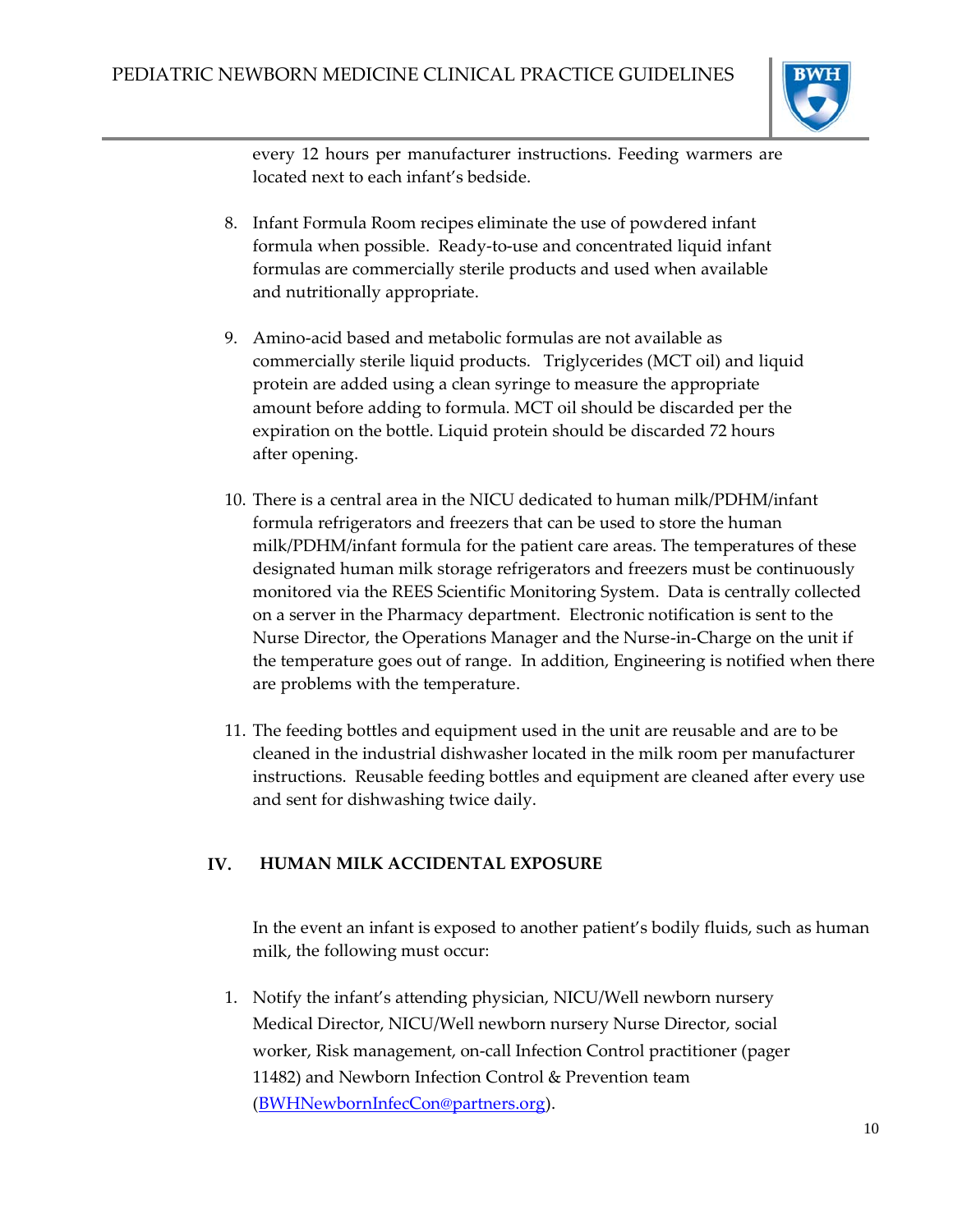

a) The attending physician will discuss the incident with the parents of the infant who received the wrong human milk. b) The physician will discuss the incident with the mother whose human

milk was given to wrong infant.

- 2. The attending physician will attempt to arrange for a blood sample to be drawn on the mother whose breast milk was given to the wrong infant. Call the lab supervisor to arrange for the patient's family not to be charged for the testing.
	- a) Test for: Hepatitis B surface antigen, Hepatitis C antibody and HIV antibody
- 3. The attending physician will provide the parents of the baby who was given the wrong human milk with viral blood tests results when available.

## **V. ENVIRONMENT**

- 1. Environmental Services clean all sinks and floors with an approved hospital disinfectant daily. Counters and other surfaces are cleaned daily and on an as needed basis.
- 2. Clean small blood/body fluid spills using the approved hospital disinfectant. Contain large blood/body fluid spills by sprinkling spills with a solidifying agent (i.e. Chlorasorb or Premisorb). C o n t a c t Environmental Services for final cleaning.
- 3. Prior to discharge, clean Giraffe Omnibeds<sup>TM</sup> every two weeks and clean isolettes weekly unless this negatively impacts the infant's medical condition. Clean infant isolettes and cribs upon discharge.
- 4. Clean scales with hospital approved disinfectant wipes after each use and cover for storage.
- 5. Change and disinfect Giraffe Omnibed  $TM$  Humidity chambers that are in use weekly with a hospital disinfectant and allowed to air dry.
- 6. Clean all unit‐based equipment (e.g. bedside tables, bilirubin blankets, and monitors) between each patient use prior to the start of a shift or as needed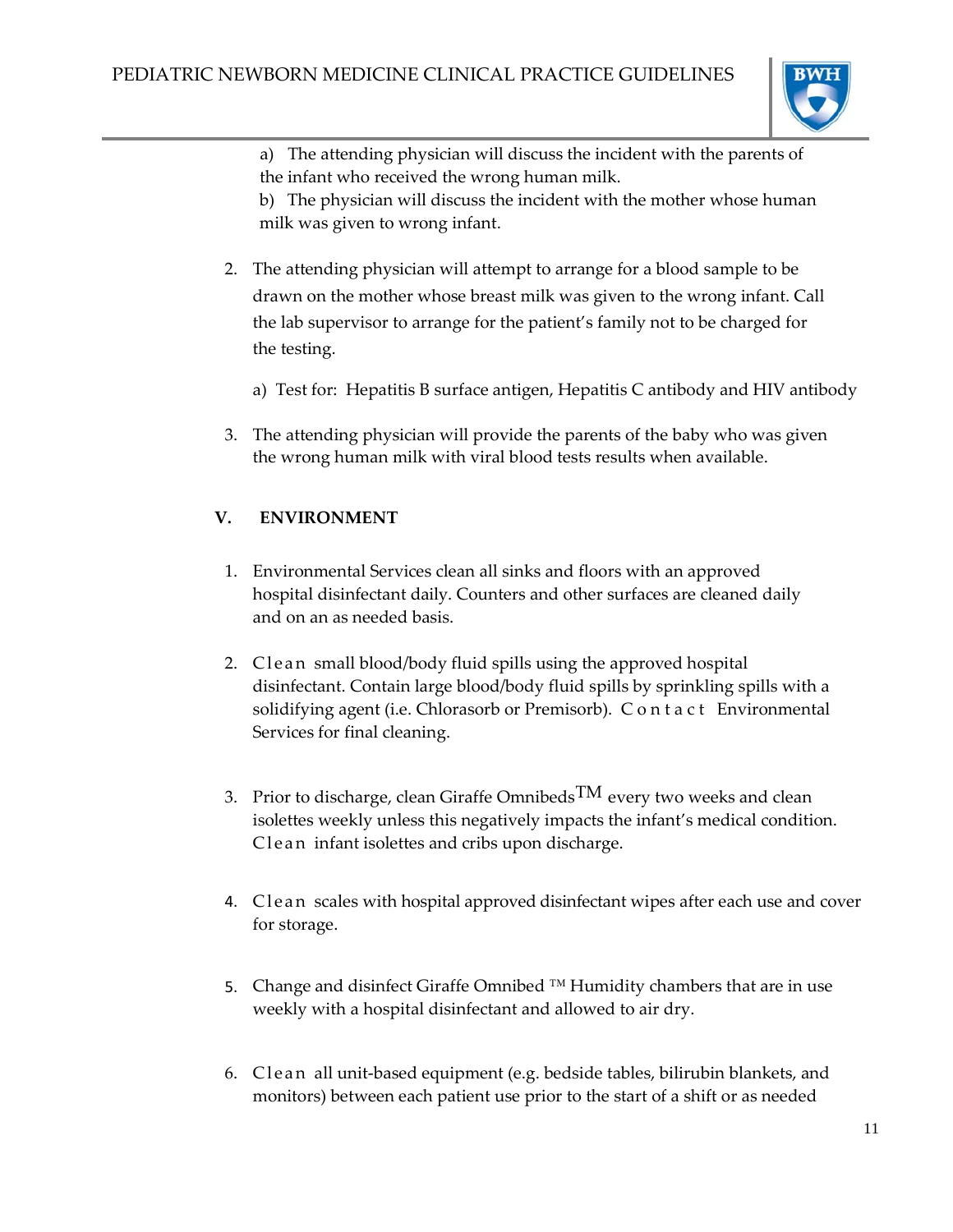

with an approved hospital disinfectant. Refer to manuals located in the clean utility room for specific instructions on cleaning unit‐based equipment.

## **VI. TRAFFIC IN THE NICU**

- 1. Keep traffic to an absolute minimum while caregivers perform sterile procedures. A "stop sign" will be placed on the closed door when a sterile procedure is in progress (line placement or tubing line change). A second observer will be tasked with making sure traffic in and out of the room is at a minimum. Parents, visitors and other ancillary staff will not be allowed in the room during this time.
- 2. All visitors, parents and staff are required to perform hand hygiene prior to, and after any contact with infants or the patient care area.
- 3. Encourage parents, visitors and staff to wipe all electronic devices (e.g. cell phones, iPads) with alcohol‐free wipes prior to entering the NICU and in the patient rooms.
- 4. At the front desk entrance to the NICU, the unit coordinators will screen all visitors, parents, staff and outside personnel for symptoms of illness prior to each entry into the unit (Addendum B and C).

## **VII. ATTIRE IN THE NICU**

- 1 . Remove lab coats and jackets prior to entering the patient care rooms and hang outside of the patient care areas or at the teaming stations. When wearing street clothes, proper care must be taken to adhere to strict hand washing practices with soap and water or an alcohol‐based waterless hand gel before and after each patient contact. Prior to entering an isolette or providing clinical care, fleeces and white coats should be removed. When entering an isolette, sleeves should be above the elbows during any patient care.
- 2. Staff responding to high‐risk deliveries and emergencies in the Labor, Birth and Recovery Operating Room Suites o r the main OR should be dressed in only hospital laundered scrub attire not worn in from home. The arms of nonscrubbed personnel should be completely covered with a long-sleeved scrub jacket.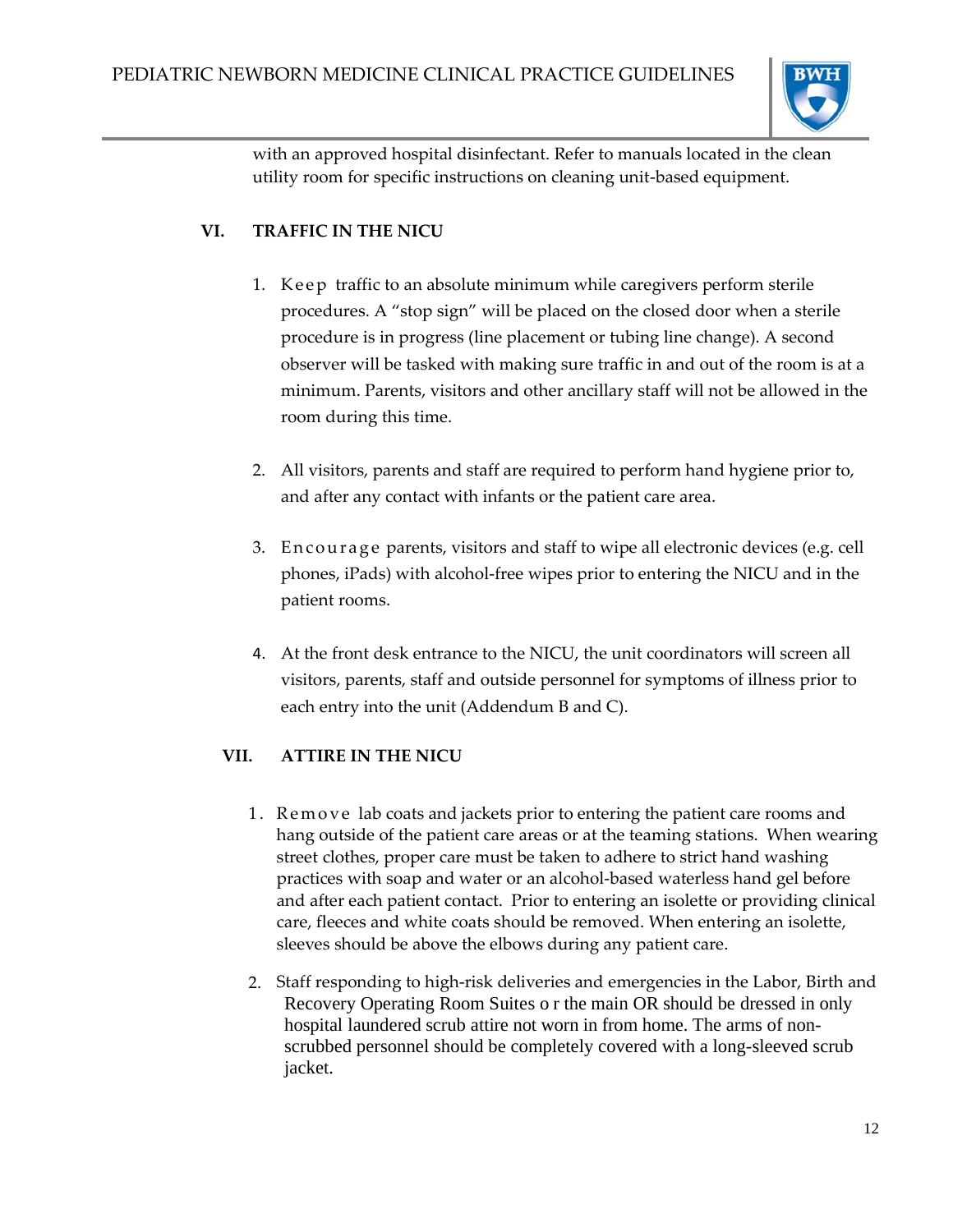

3. Provide a clean barrier at the point of infant‐caregiver contact when holding or feeding an infant.

#### **VIII. PERSONNEL**

1. Employee s will abide by established Occupational Health Services Guidelines: a) Prior to employment, employees must be immune to measles, mumps and rubella. At time of employment, employees are screened for Varicella zoster and TB. Employees who are not immune to Varicella zoster are offered the Varicella vaccine at no cost. The Influenza vaccine is offered annually.

b) TB skin testing is performed annually through Occupational Health or by unit based peer to peer TB resource nurses.

c) Employees who have been exposed to a communicable disease (e.g., whooping cough, chickenpox) should be cleared by OHS before reporting to work.

d) Employees with symptoms consistent with a potentially transmissible infection, (e.g. gastrointestinal illness or upper respiratory symptoms with fever (100.4 or greater)) should stay home and contact OHS for guidance on when they may return to work  $(x26034)$ .

- 2. Occupational exposures to blood or other bodily fluids via puncture or splash to mucous membranes or non‐intact skin must be immediately washed. The employee should page the STIK beeper (x37845) and report to OHS (during regular office hours), or to Emergency Services (during off‐hours, holidays, and weekends) for follow‐up care.
- 3. Employees, who are not seropositive for the Hepatitis B antibody are strongly encouraged to receive the Hepatitis B vaccine which is offered to employees at no cost.
- 4. All staff caring for newborns at BWH are required to receive an annual Influenza vaccine yearly unless exempt. Employee Flu Vaccination Policy
- 5. New nursing personnel must receive an in‐service to the Newborn Infection Prevention and Control Guidelines at the time of employment.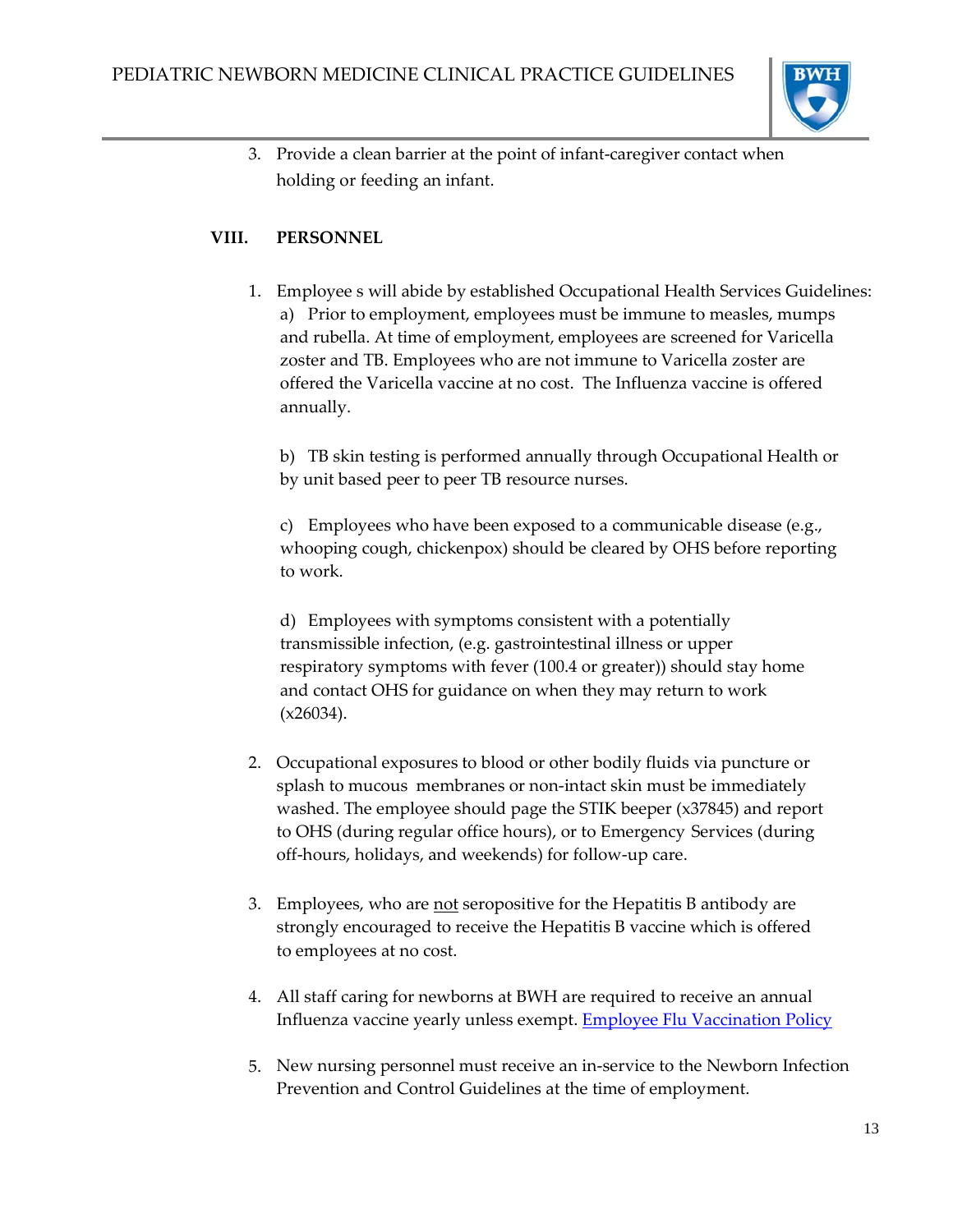

6. Employees must complete required Infection Control training on Healthstream. Additional in-services are provided as needed.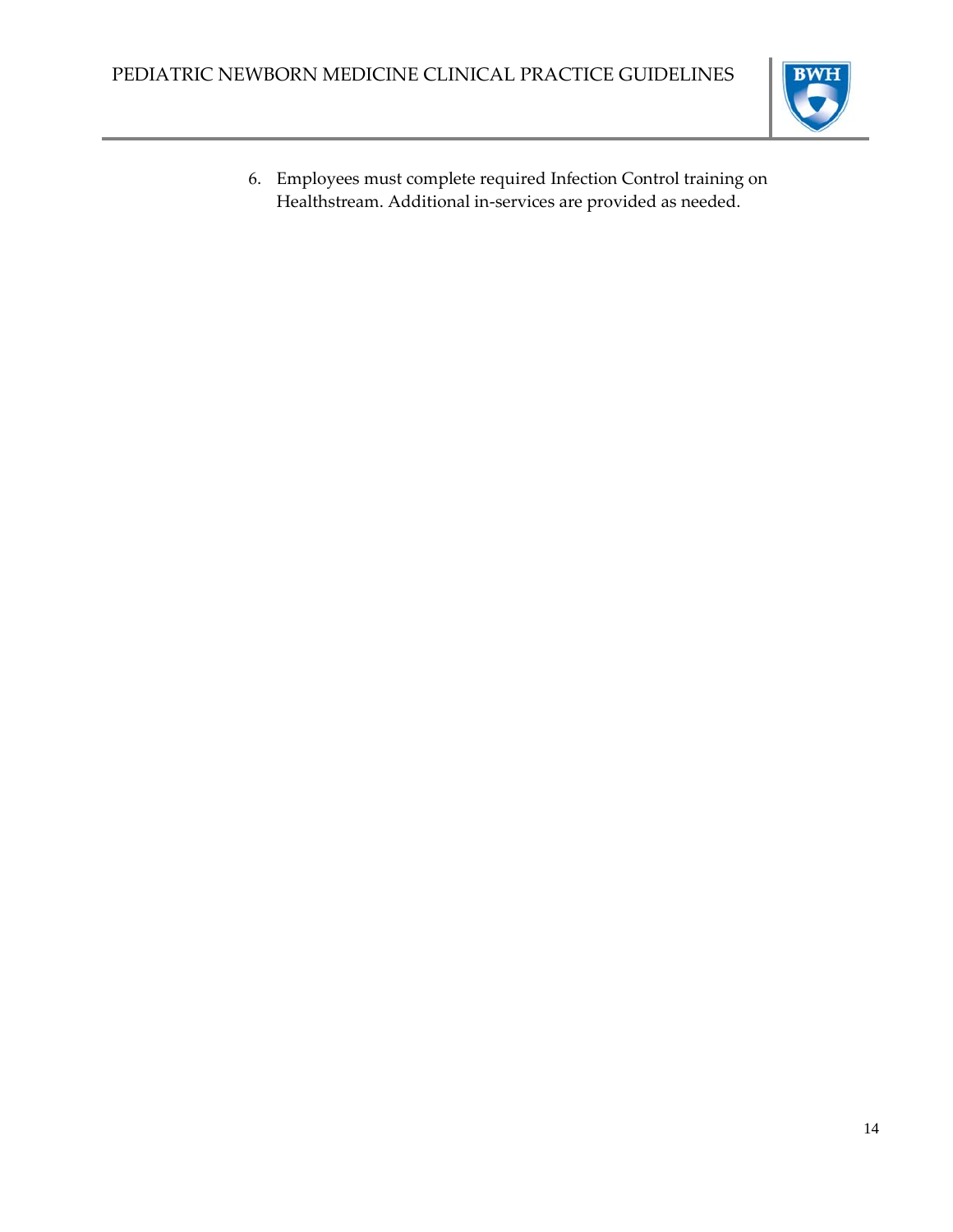

#### **ADDENDUM A**

#### **MRSA Guidelines for Singleton & Multiple Births in the NICU**

#### **PURPOSE**:

To prevent the transmission and spread of MRSA in the NICU

#### **I. MANAGEMENT OF MRSA‐POSITIVE INFANTS**

- Place the MRSA-positive infant in a private room. MRSA-positive infants can be cohorted together if there is insufficient space.
- Affix **Contact Precautions** signs on the isolette and all doors.
- Healthcare personnel must:
	- o (1) Perform hand hygiene using an alcohol‐based hand rub, (2) put on a gown and (3) put on gloves before any contact with the infant or the infant's environment
	- o When care is completed, remove gown and gloves then perform hand hygiene *after* contact
	- o If possible, dedicate equipment to the infant (e.g. stethoscope). Disinfect shared patient equipment (e.g., ophthalmoscopes) with disinfecting wipes, immediately after use.

## **II. MANAGEMENT OF MRSA‐NEGATIVE SIBLINGS OF MRSA‐POSITIVE INFANTS**

- MRSA-negative siblings can remain in the main nursery in an isolette.
- Post a *Contact Precautions* sign on the infant's isolette.
- Healthcare personnel must:
	- o (1) Perform hand hygiene using an alcohol‐based hand rub, (2) put on a gown and (3) put on gloves *before* any contact with the infant or the infant's environment
	- o Remove gloves and gown then perform hand hygiene *after* contact.
	- o Disinfect shared patient equipment (e.g., ophthalmoscopes) with disinfecting wipes immediately after use.

# **III. PARENTS OF NICU INFANTS WITH DISCORDANT MRSA STATUS (E.G., ONE MRSA‐POSITIVE SIBLING AND ONE MRSA‐NEGATIVE SIBLING)**

For each visit, parents must:

 Visit the MRSA‐negative sibling(s) before visiting the MRSA‐positive sibling(s). On any given visit, parents cannot revisit MRSA‐negative siblings after having contact with MRSA‐positive siblings.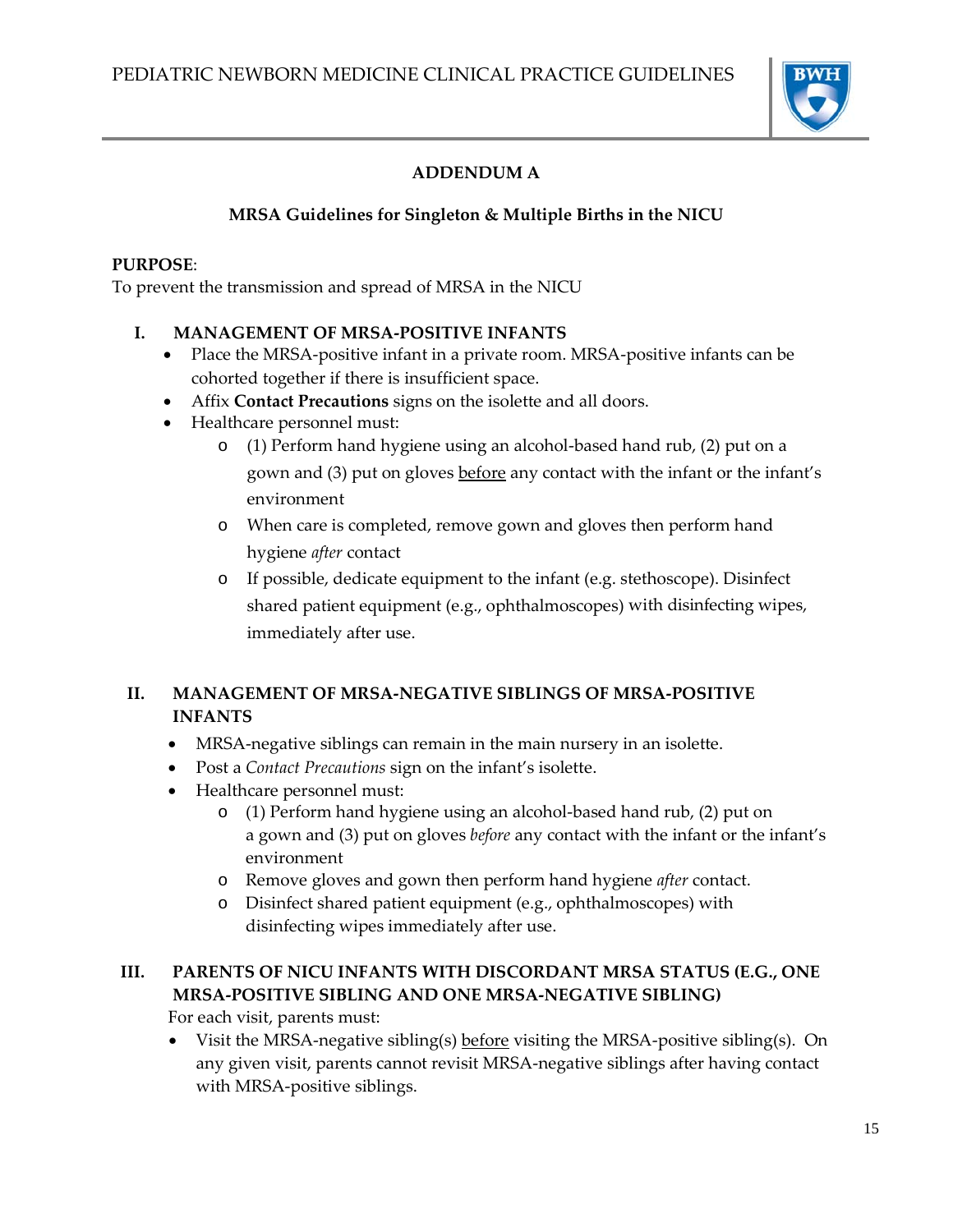

- Perform hand hygiene with an alcohol-based hand rub before and after touching each infant or the infant's environment.
- NICU staff should instruct parents on how to perform effective hand hygiene. Parents do not need to wear gloves or a gown while visiting MRSA‐negative or MRSA‐positive siblings.
- Wash the infant's chest using a Comfort Bath cloth before kangarooing or breastfeeding.
- If using a NICU breast pump, refer to: WNH B.3 Breast Pump Use and Skilled Hand Expression
- Wash infant's chest using a Comfort Bath cloth at rkangarooing or breastfeeding an MRSA‐positive sibling
- Refer to handout for parents: NICU Parent Education: MRSA

# **IV. DISCONTINUATION OF CONTACT PRECAUTIONS FOR MRSA IN THE NICU**

In order to be eligible for screening, a patient must have no known MRSA positive cultures for at least 90 days and have not received any antibiotics effective against MRSA for 48 hours. These antibiotics include vancomycin, linezolid, daptomycin, ceftaroline, telavancin, tigecycline, quinupristin/dalfopristin, telavancin, trimethoprim/sulfamethoxazole, rifampin, clindamycin, doxycyline, and minocycline.

1. 3 consecutive sets of cultures must be obtained which are negative for MRSA. Obtain nasal perirectal cultures on separate days and any previously positive site(s), e.g., wounds, if possible. Label Micro slip "R/O MRSA". Notify infection control, once cultures are obtained, to remove "flag".

## \*\***NOTE: In some cases, the culture period may be extended depending upon the bio burden**

Approved by: Infection Control 10/22/06, 9/16/09, 1/23/13; 8/15, 12/17 Approved by: NICU Clinical Practice Committee 12/06, 1/09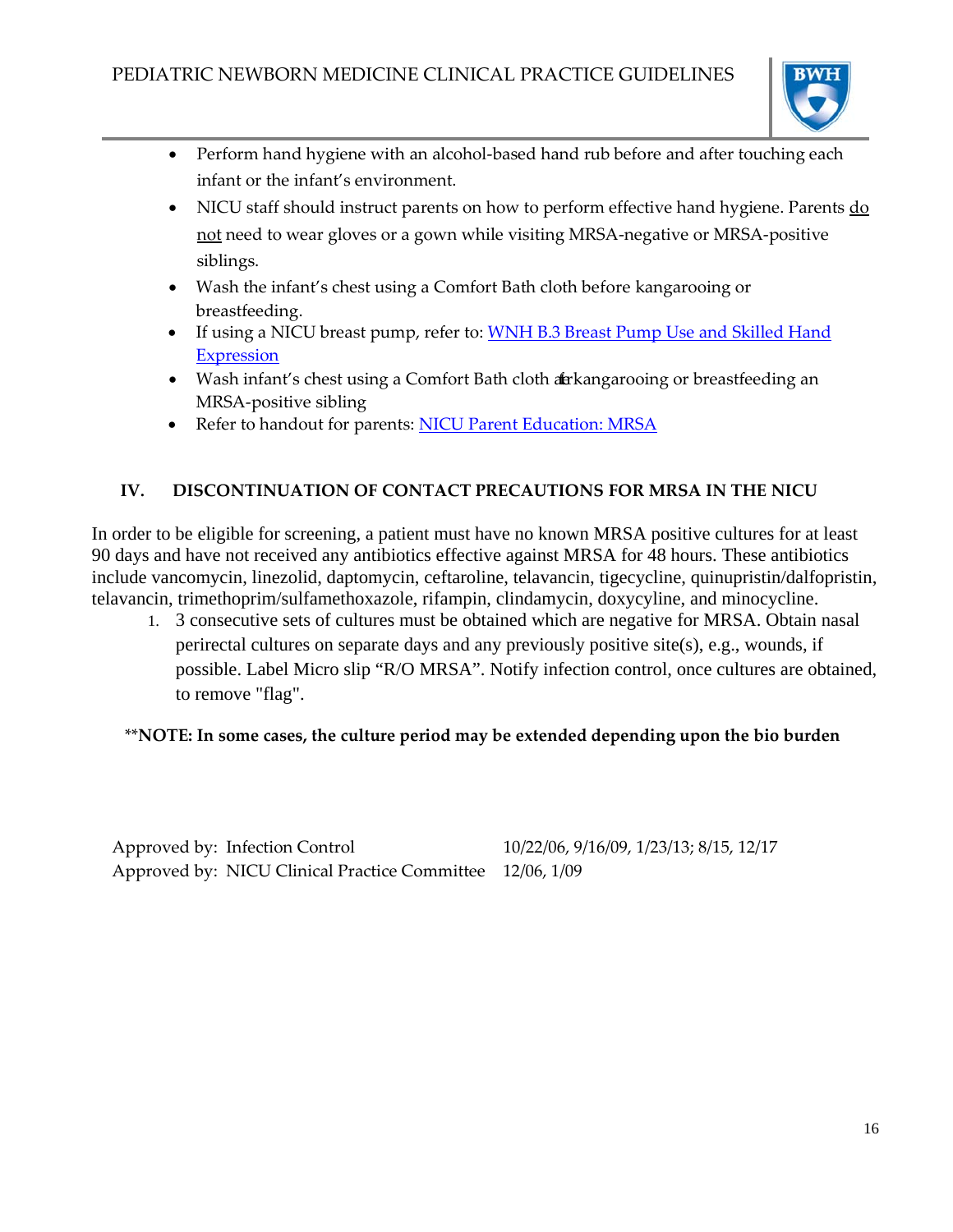

#### **MRSA Precautions in the NICU for Parents Questions & Answers**

## **Q. What is Staphylococcus aureus?**

A. *Staphylococci* are bacteria that can commonly found on the skin, mucous membranes (e.g., nose, eyes), and respiratory tract of healthy people. Sometimes, these same bacteria can cause an infection. When this happens it usually can be treated with an antibiotic.

## **Q. What is methicillin resistant Staphylococcus aureus (MRSA)?**

A. Methicillin is one of the antibiotics used to treat *Staphylococcus aureus* infections. Sometimes methicillin is not effective in killing the *staphylococci* because the bacteria have become resistant to the antibiotic. We refer to this as methicillin resistant *Staphylococcus aureus* or MRSA.

## **Q. Where does MRSA come from?**

A. Resistance to antibiotics can develop when bacteria have been exposed to that antibiotic, especially when there's been a long course of treatment. MRSA can also sometimes be carried between patients on the hands of healthcare providers. It can also be spread on medical equipment that is used for more than one patient if the equipment is not adequately cleaned between uses.

## **Q. What happens if your baby has MRSA?**

A. If your baby is found to have MRSA; he/she will be placed on **Contact Precautions***.* He/she will be admitted to an isolation room or remain in the patient care area and your health-care provider will wear gloves and gown when caring for your baby.

## **Q. Why is it necessary to place an baby who is colonized with MRSA on Contact Precautions?**

A. MRSA colonization can result in serious infections and antibiotic treatment options are limited. It is necessary to restrict the transmission of this organism to other babies. Practicing meticulous hand hygiene and wearing gloves and gown for any contact with MRSA positive baby(s) and their environment have been shown to be effective in preventing transmission of MRSA.

## **Q. When your baby has MRSA, do you need to do anything special?**

A. You should disinfect your hands with waterless hand gel (e.g. Purell) before entering the NICU, before and after touching your baby, and before feeding your baby.

If you are breastfeeding and need to pump while visiting your baby, talk to your baby's nurse about using a designated pump.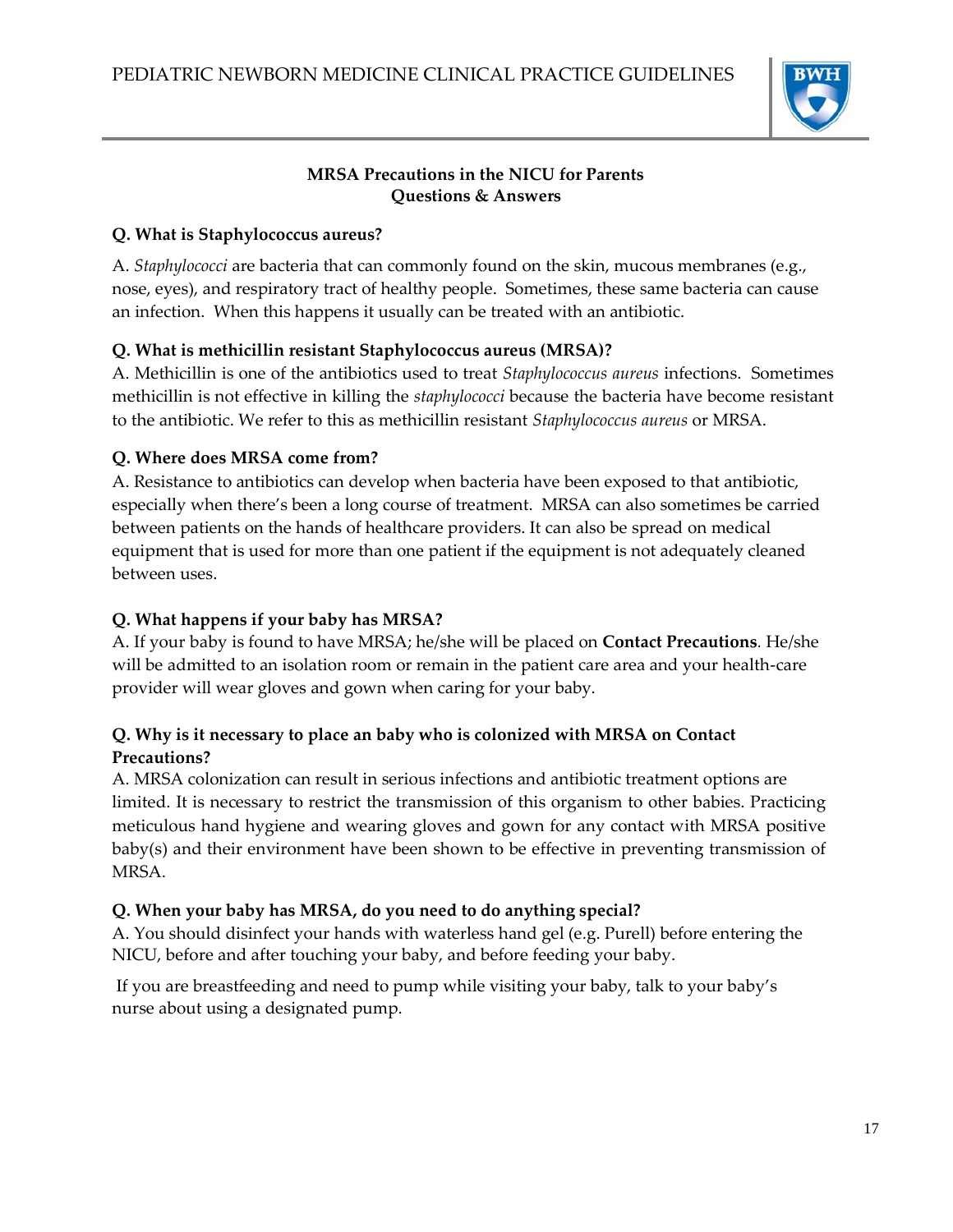

#### **Q: For multiple births, when one baby is MRSA positive, why is it necessary to implement Contact Precautions for both the MRSA positive baby and the MRSA negative sibling(s)?**

A. Sibling babies share extensive contact with parents who may increase the likelihood of transmission of MRSA between siblings. Therefore, to prevent unintended transmission from a sibling not yet known to be MRSA positive, all babies with MRSA positive siblings are to be placed on Contact Precautions to protect other NICU babies.

#### **Q. Why is it recommended that the mother not directly breast feed the MRSA‐positive sibling, when one sibling is MRSA negative?**

A. There is a possibility that the mother's breast could become colonized with MRSA during nursing. Therefore, a dedicated breast pump is provided for pumping breast milk.

#### **Q. After parents visit with the MRSA positive sibling, why is it recommended that they not revisit with the MRSA negative baby?**

A. Sibling babies share extensive contact with parents who may increase the likelihood of transmission of MRSA between siblings. Therefore, to prevent unintended transmission from a sibling not yet known to be MRSA positive, parents should return home, shower and change clothing.

## **Q. When the babies go home and one is MRSA positive and one MRSA negative, are any** *special precautions or treatment of the babies necessary?*

A. No special handling or precautions are necessary once babies are well enough to be discharged to home. The greatest risk of infection from MRSA is during vulnerable states such as when babies are in the NICU due to illness or are very premature. When they are deemed well enough to be discharged, it is not necessary to keep the MRSA positive baby away from the other siblings at home.

## **Q. If my baby is readmitted to the hospital, should I notify the healthcare staff that my baby was positive for MRSA?**

A. Yes. The receiving hospital may place your baby on precautions upon readmission and culture your baby to determine if your baby is still MRSA positive.

## **Q. Should I tell my baby's pediatrician that my baby is MRSA positive?**

A. Yes. Your pediatrician may want to use precautions (gloves/gown) when examining your baby until it is known that your baby is no long MRSA positive. Furthermore, if your baby develops an infection, it is important for the pediatrician to know your baby is MRSA+ in the event antibiotic treatment is necessary.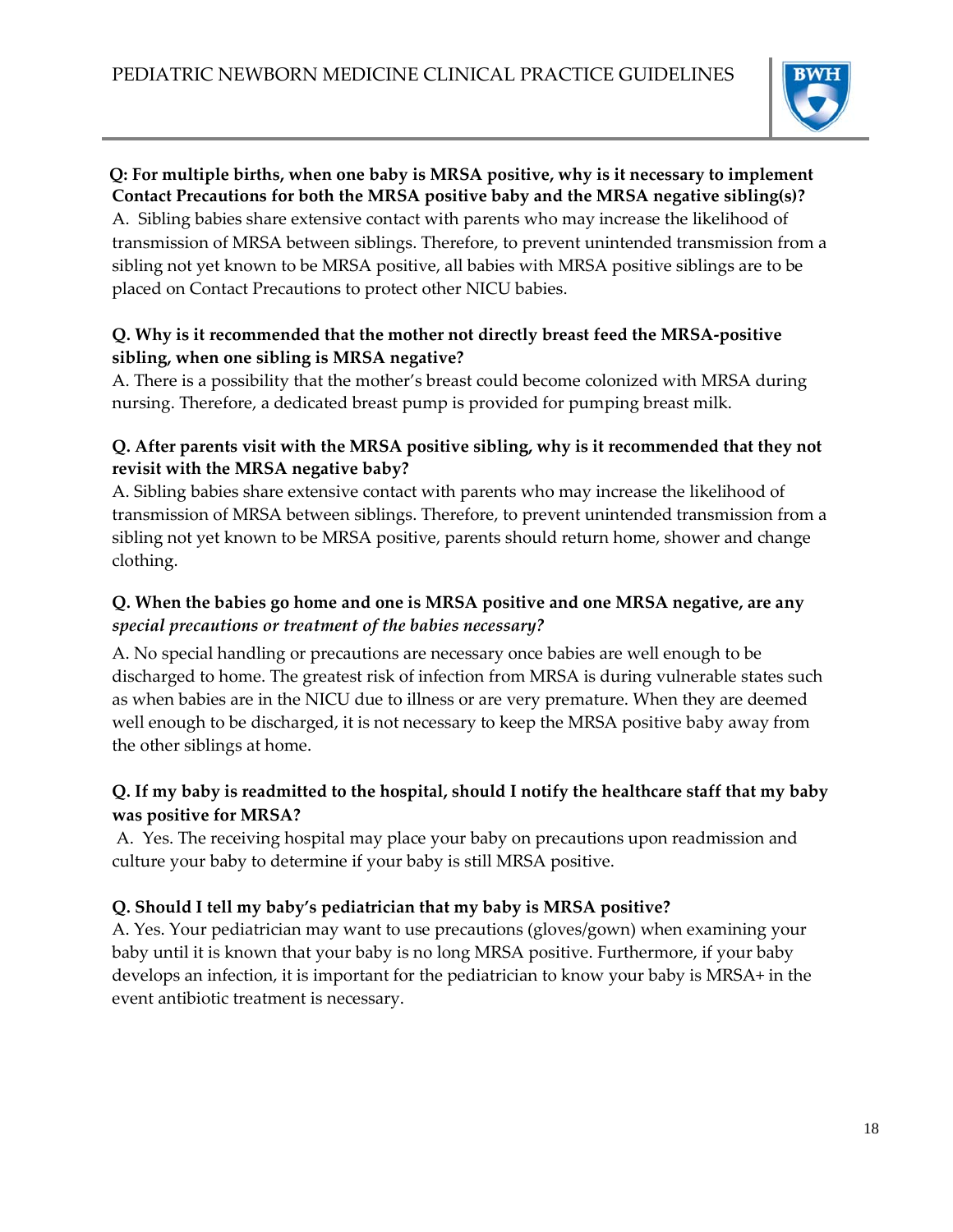

## **Q. How long will my baby remain MRSA positive?**

A. MRSA can be carried for a few days up to many months. Generally, once a baby is eating and growing, the risk of MRSA infection drops substantially. Often it is either harmlessly carried or spontaneously cleared.

BWH Infection Control: 10/22/06, 1/09, 9/16/09, 1/23/13, 8/15, 12/16, 12/17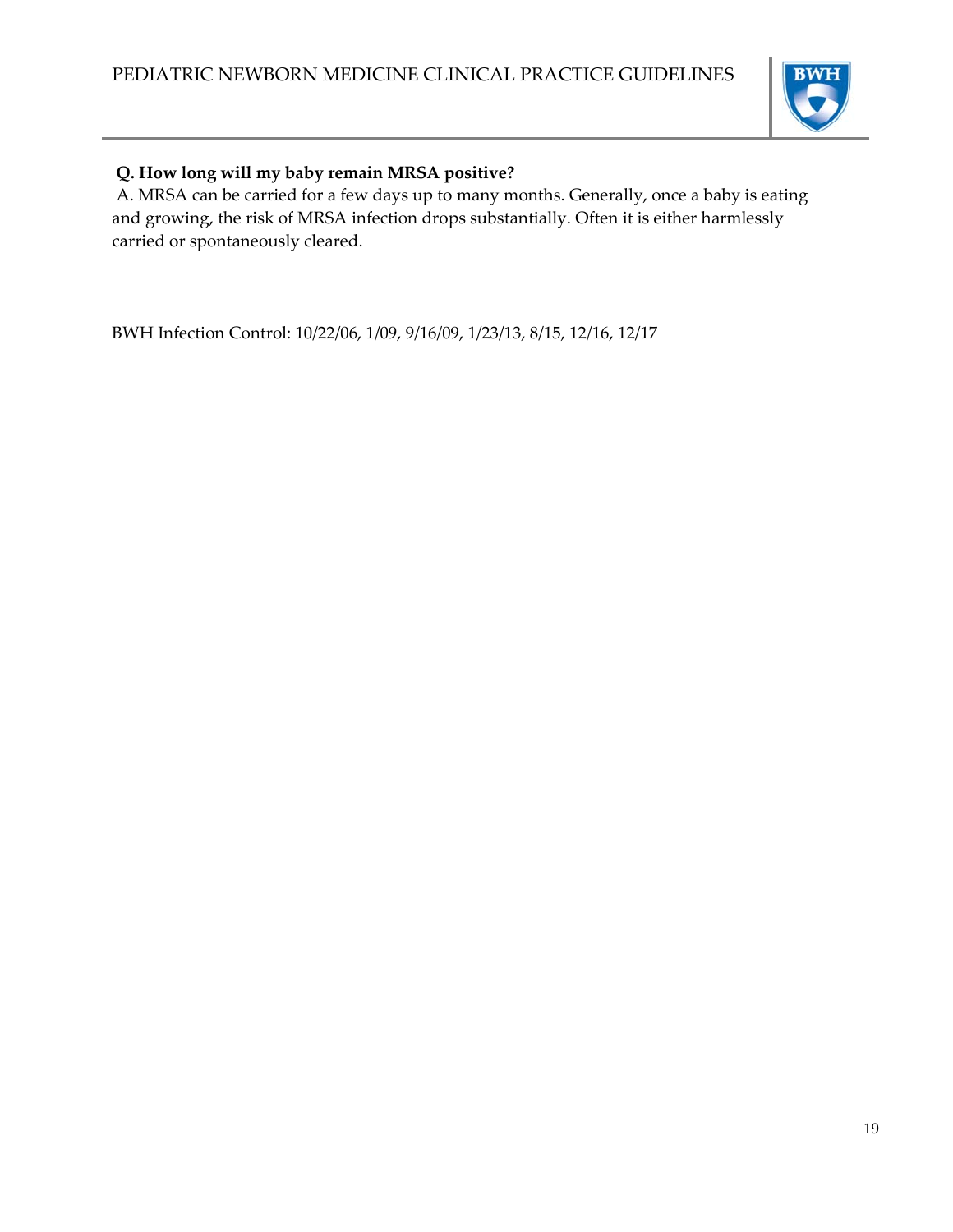

#### **ADDENDUM B**



# **SCREENING QUESTIONS FOR ILLNESS**

To help protect your baby in the Neonatal Intensive Care Unit (NICU) from viruses circulating in the community, please answer these questions before entering the NICU.

In the **past 3 days**, have you had any of these symptoms?

| Fever                                                 | $\Box$ YES $\Box$ NO |
|-------------------------------------------------------|----------------------|
| Sore throat and/or cough                              | $\Box$ YES $\Box$ NO |
| Runny nose or sneezing                                | $\Box$ YES $\Box$ NO |
| Nausea, vomiting and/or diarrhea $\Box$ YES $\Box$ NO |                      |

If you answer "yes" to any question, please notify one of the Unit Coordinators.

If you have any questions the Unit Coordinator will locate a doctor or nurse to speak with you.

BWH Infection Control: Approved: 8/15, 12/16, 12/17